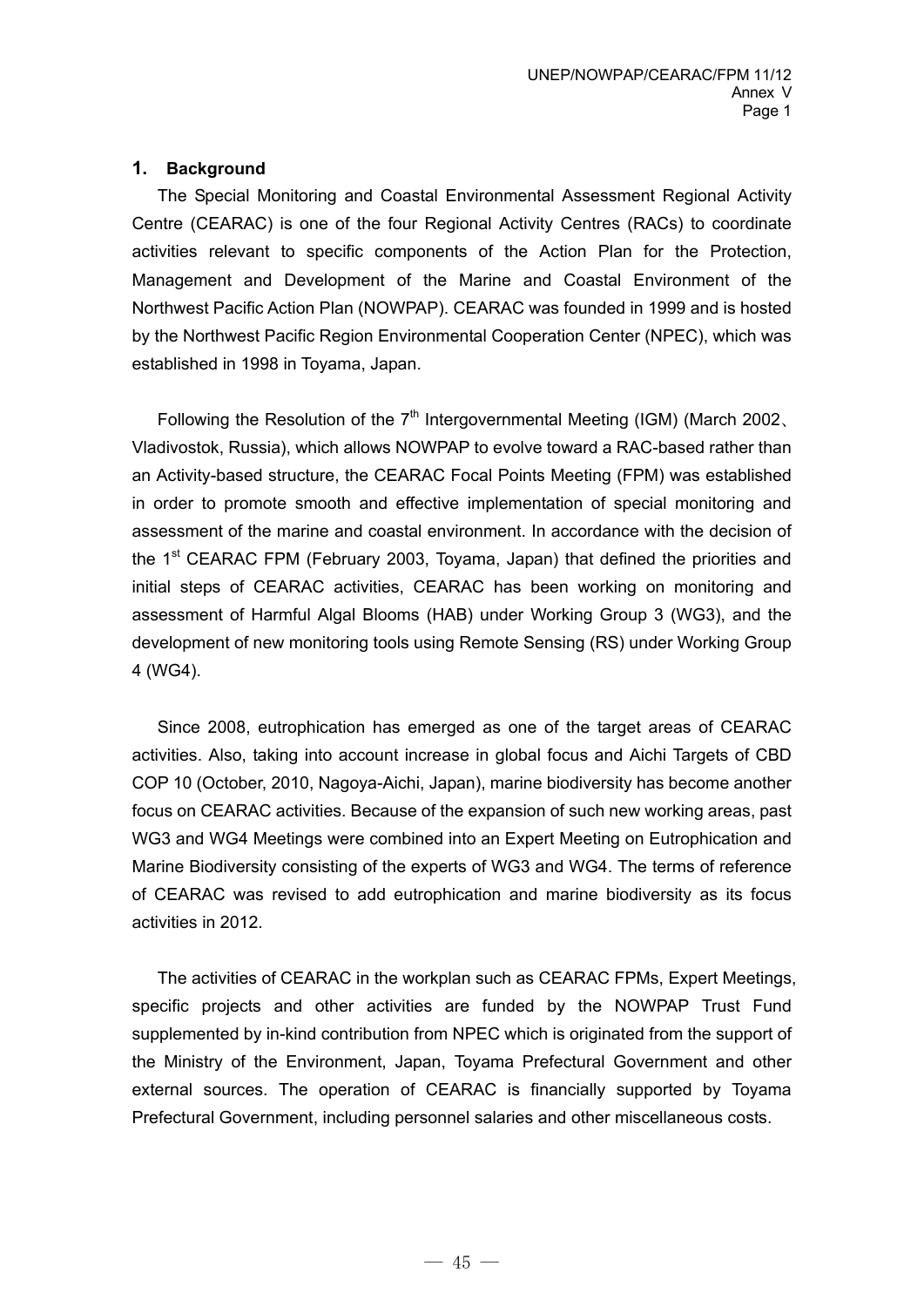CEARAC is operated by the following staff members.

Mr. Hiroshi Ono Director (ono@npec.or.jp)

Dr. Takafumi Yoshida Senior Researcher (yoshida@npec.or.jp)

- Mr. Genki Terauchi Senior Researcher (terauchi@npec.or.jp)
- Ms. Miwako Nunome Staff Member (nunome@npec.or.jp)

# **2. Report on the implementation of planned activities and budget of CEARAC for the 2012-2013 biennium**

In accordance with the approval by the  $16<sup>th</sup>$  NOWPAP IGM (20-22 December 2011, Beijing, China), CEARAC has been implementing its activities for the 2012-2013 biennium with the budget of US\$ 112,000. Major activities on and after the last FPM held in April 2012 are summarized as follows.

#### **2.1. Organization of meetings**

### **2.1.1. 10th CEARAC Focal Points Meeting**

The 10<sup>th</sup> CEARAC FPM was held on 17-18 April 2012 in Toyama, Japan. The CEARAC FPs, representatives of NOWPAP RCU and RACs, and others participated in the meeting. In the FPM, discussed and adopted were report on the implementation and expenditure of CEARAC activities for the 2010-2011 biennium, workplan and revised budget for CEARAC activities for the 2012-2013 biennium, as well as proposal for revising Terms of Reference for the NOWPAP CEARAC FPM. Besides, development of the second "State of Marine Environmental Report for the NOWPAP Region" (SOMER-2), a collaborative work lead by POMRAC in collaboration with all the other RACs, was also discussed.

## **2.1.2. Expert Meeting on Marine Biodiversity and Eutrophication in the Northwest Pacific Region**

 The Expert Meeting on Marine Biodiversity and Eutrophication in the Northwest Pacific Region was held on 5-6 August 2013 in Toyama, Japan. Experts on marine biodiversity, eutrophication and seagrass/seaweed mapping in the NOWPAP region participated in the meeting as well as representatives of NOWPAP RCU and PICES. At the meeting, progress of on-going CEARAC activities in the 2012-2013 biennium on marine biodiversity and eutrophication was presented and reviewed. Also, relevant activities on seagrass/seaweed mapping were introduced by experts. Then, CEARAC presented draft proposals of activities on marine biodiversity, eutrophication and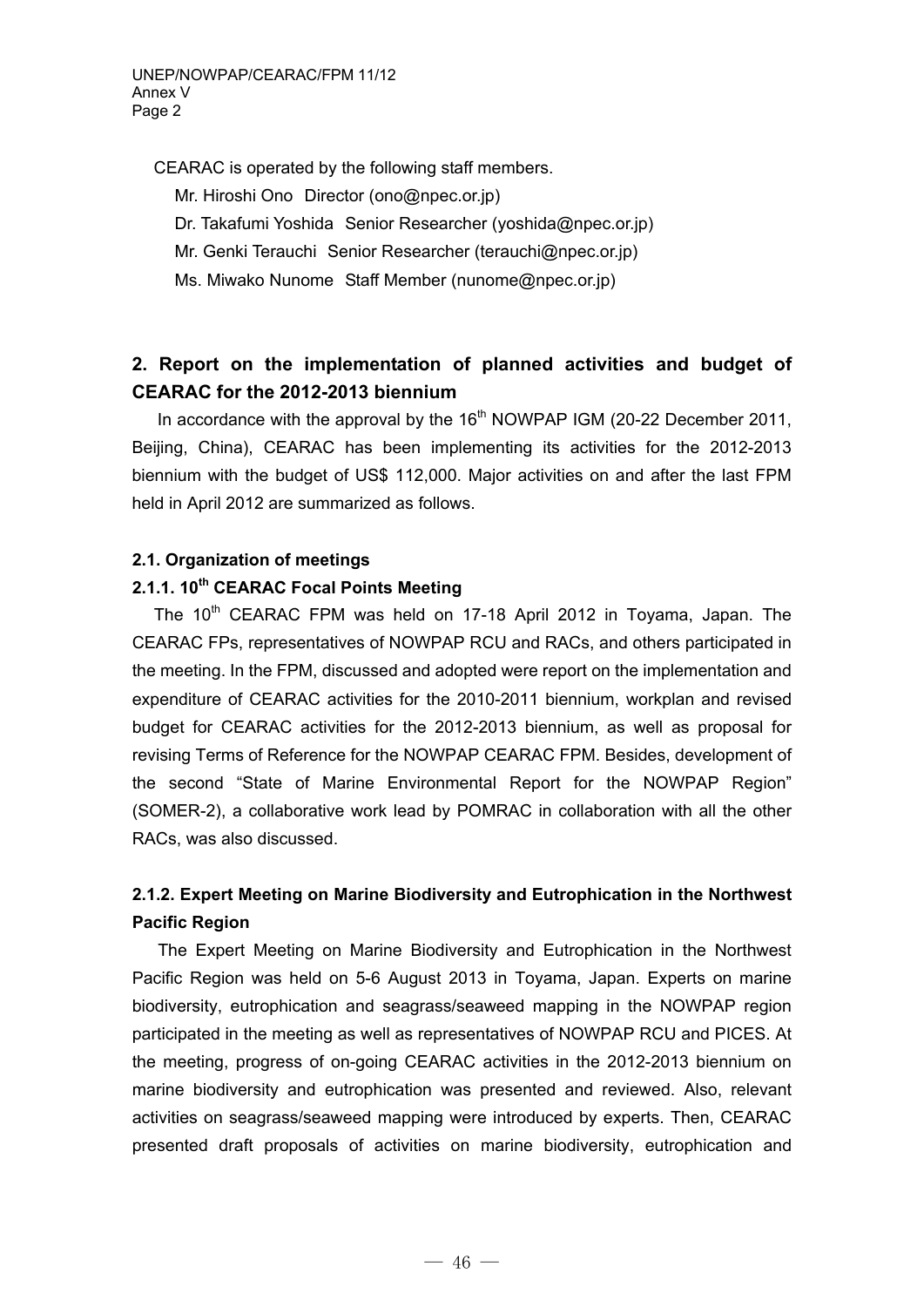seagrass/seaweed mapping for the 2014-2015 biennium and the participants provided various suggestions for their improvement. Taking into account the suggestions at the meeting, CEARAC has elaborated the draft proposals and presented them to the  $11<sup>th</sup>$ FPM.

#### **2.2. Maintenance of CEARAC websites**

CEARAC regularly updated information on HAB occurrences and references in the HAB Integrated website, educational materials, website links, and reference in NOWPAP Ocean Remote Sensing Portal.

Website of Marine Environmental Watch System was renewed with upgrade of the system. The work was conducted by in-kind support by the Ministry of the Environment of Japan.

In 2012, as one of its effective and efficient outreach attempts, CEARAC started electric distribution of CEARAC annual newsletters and terminated their hard copy distribution. The newsletters were distributed to NOWPAP FPs, NOWPAP RCU, CEARAC FPs, other RACs, relevant organizations and experts as well as posted on the CEARAC website.



CEARAC Newsletter No.9

#### **2.3. Specific Projects**

**2.3.1. Preparation of the regional report for conservation of marine biodiversity and sustainable use of marine ecosystem services in the NOWPAP region** 

CEARAC collected information on marine protected areas (MPAs) in the NOWPAP Region making use of the database on MPAs compiled by NOWPAP DINRAC. CEARAC, in collaboration with NEASPEC, held NOWPAP/NEASPEC Joint Workshop on Marine Biodiversity Conservation and Marine Protected Areas in the Northwest Pacific on 13-14 March 2013 in Toyama, Japan to exchange information of MPAs in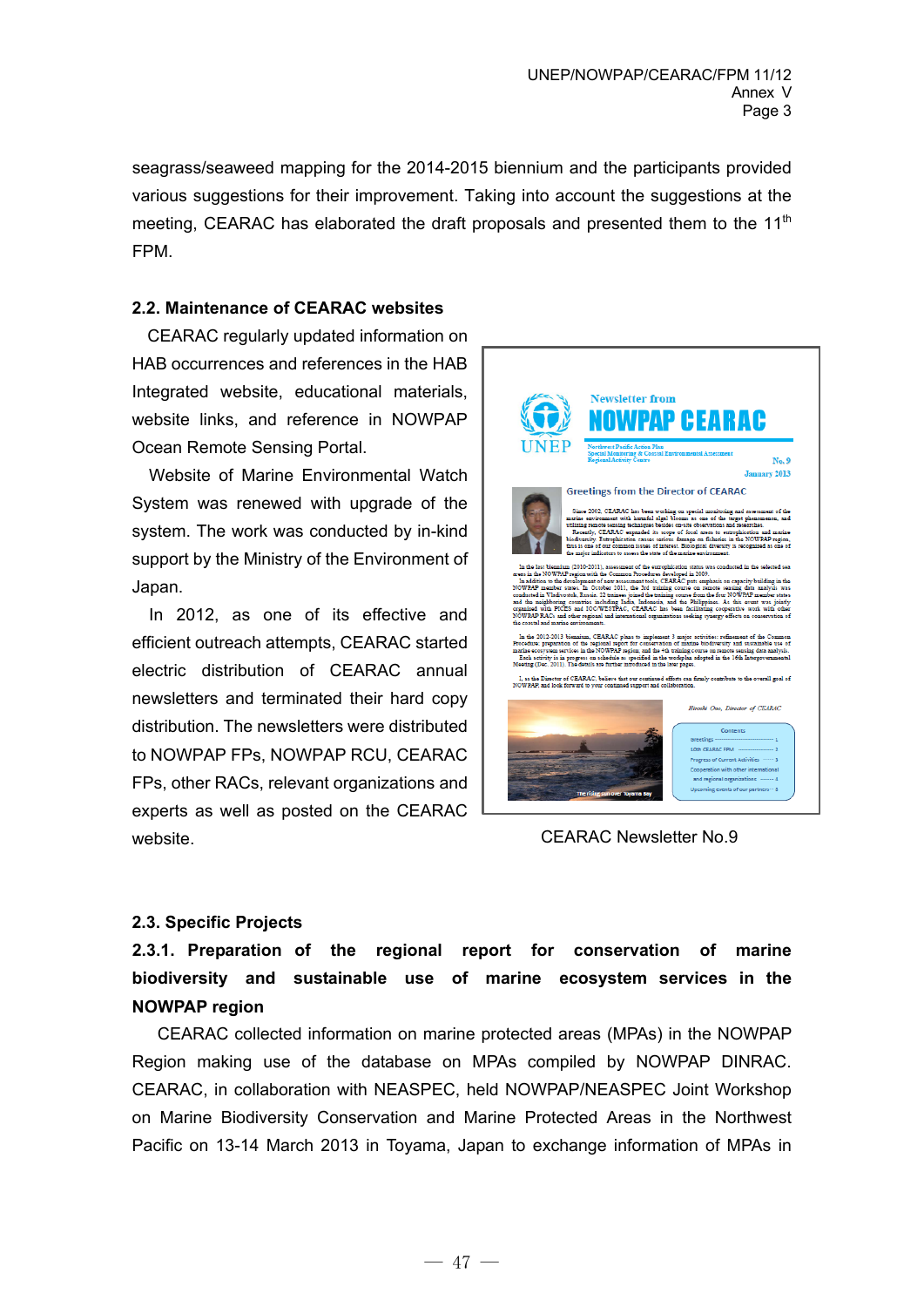each member state. In the workshop, experts engaged in the specific project presented monitoring and management status of MPAs while government officials introduced the classifications and regulations for MPAs in each member state.

Based on the collected information and research results, CEARAC developed a draft Regional Report on Marine Biodiversity Conservation and Sustainable Use of Marine Ecosystem Services in the NOWPAP Region, and circulated among the participants of the Expert Meeting (5-6 August 2013) for review. CEARAC is elaborating the regional report incorporating the additional information provided from experts and suggestions provided in the expert meeting for improvement of the contents. It will be completed by the end of 2013.

## **2.3.2. Refinement of the NOWPAP Common Procedure for eutrophication assessment towards the assessment of the whole NOWPAP region**

Based on the assessment results of eutrophication status in selected case study areas and suggestions for improvement of the NOWPAP Common Procedure by contracted experts, CEARAC revised the NOWPAP Common Procedure developed in 2009. In the 2012-2013 biennium, the same experts applied it to case study areas (Jiaozhou Bay - China, Northwest Kyushu sea area and Toyama Bay - Japan, Jinhae Bay - Korea, and the Peter the Great Bay - Russia) in order to verify the applicability of the refined NOWPAP Common Procedure. The assessment results were presented and reviewed at the expert meeting in August 2013.

CEARAC has also been working to develop a regional overview of the eutrophication assessment in the NOWPAP region. The outline of the regional overview was presented at the expert meeting. The report will be completed by the end of 2013.

## **2.3.3. Organization of the fourth NOWPAP training course on remote sensing data analysis**

The 4<sup>th</sup> NOWPAP Training Course (NOWPAP-PICES Joint Training Course on Remote Sensing Data Analysis) will be held on 21-25 October 2013 at Ocean University of China in Qingdao, P. R. China. There were 73 applicants for the course, from the NOWPAP member states, other Asian countries, Africa, Europe, North and South America and Middle East by the deadline (end of June). The organizing committee selected 23 trainees including 5 funded trainees (funded by CNEMC, IOCCG and PICES) and 18 self-funded trainees. Lecturers from the NOWPAP member states,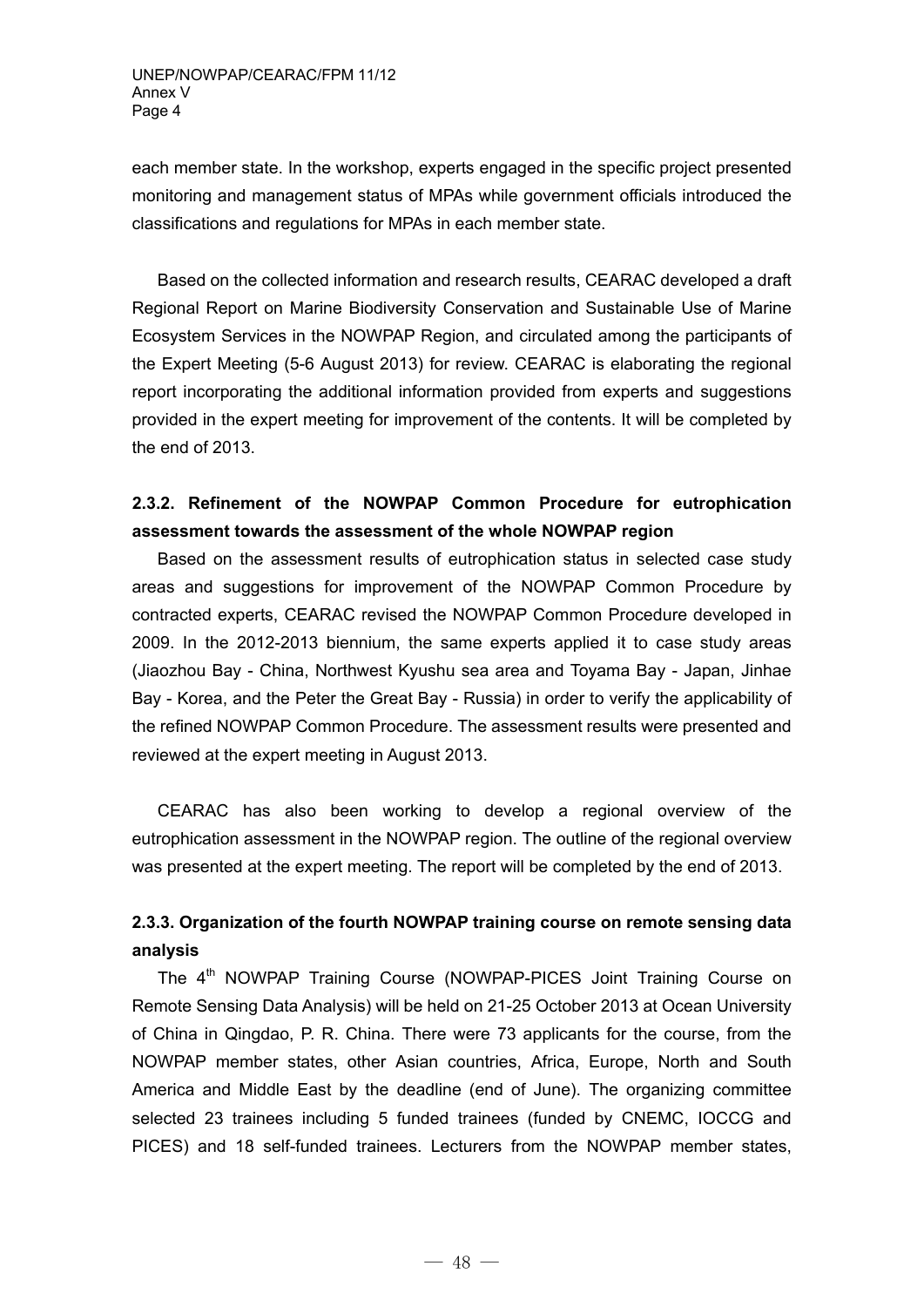Germany and the US will give lectures on remote sensing techniques for monitoring and assessment of marine environment including Introduction to ocean color remote sensing, validation, time series analysis of ocean colour data and preliminary eutrophication assessment by remote sensing.

## **2.4. Cooperation and coordination with other NOWPAP RACs and regional/international organizations**

Taking every opportunity, staff members of CEARAC participated in related meetings and events organized by other RACs and regional/international organizations to exchange information and disseminated CEARAC activities.

## **2.4.1. Events CEARAC held/will hold in 2013 in collaboration with other NOWPAP RACs and regional/international organizations**

- NOWPAP/NEASPEC Joint Workshop on Marine Biodiversity Conservation and MPAs in the Northwest Pacific (13-14 March, Toyama, Japan) participated by experts on marine biodiversity and governmental officials in the NOWPAP member states, and representatives of PICES, HELCOM and IOC/WESTPAC
- Expert Meeting on Marine Biodiversity and Eutrophication in the Northwest Pacific Region (5-6 August, Toyama, Japan) participated by experts on marine biodiversity, eutrophication, and seagrass/seaweed mapping in the NOWPAP member states, and representatives of PICES
- NOWPAP-PICES Joint Training Course on Remote Sensing Data Analysis (21-25 October, Qingdao, China) participated by students and young researchers from the NOWPAP member states, Cameroon, Canada, India, Oman and Yemen

#### **2.4.2. Events CEARAC participated/will participate in 2013**

- The 16<sup>th</sup> NOWPAP MERRAC FPM (17-21 June, Incheon, Korea)
- $\bullet$  The 11<sup>th</sup> NOWPAP DINRAC FPM (24-25 July, Beijing, China)
- PICES 2013 Summer School on Ocean Observing Systems and Ecosystem Monitoring (19-23 August, Oregon, U.S.A.)
- $\bullet$  The 11<sup>th</sup> NOWPAP POMRAC FPM (9-10 October, Tianjin, China)
- PICES 2013 Annual Meeting (11-20 October, B.C., Canada)
- NOWPAP ICC and Workshop (24-26 October, Okinawa, Japan)
- $\bullet$  The 18<sup>th</sup> NOWPAP IGM (4-6 December, Toyama, Japan)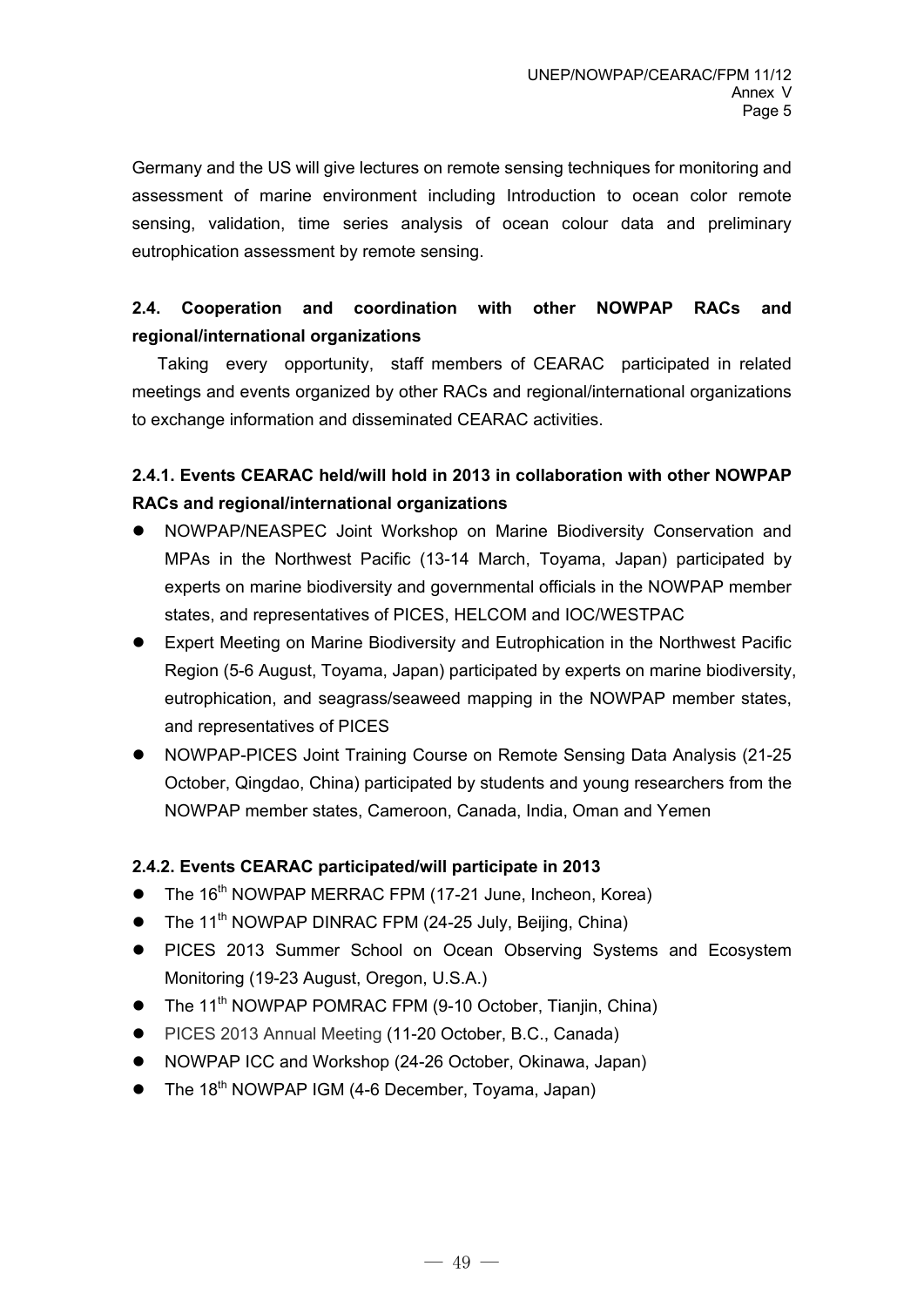## **2.4.3. Contribution to the State of Marine Environment Report (SOMER-2) lead by POMRAC**

 CEARAC has been contributing to the drafting of some subchapters (primary production, sustainable use of the biological resources, nutrient and organic matter excessive inputs - HAB, eutrophication and hypoxia, and marine litter). The manuscripts of each chapter were submitted to POMRAC in 2013.

#### **2.5. Activities on RAP MALI**

#### **2.5.1. Regular work: Compilation of marine litter monitoring data on beaches**

CEARAC compiled and harmonized marine litter monitoring data on beaches and submitted the collected data to DINRAC while sharing this information on current status of marine litter in the NOWPAP region among member states.

## **2.5.2. Specific work: Compilation of information on government measures and best practices for prevention of marine litter input from land-based sources in the NOWPAP member states**

CEARAC compiled information on government measures and best practices for prevention of marine litter input from land sources in the NOWPAP member state, including cooperation between central and local governments and other entities, and developed a regional report in English. (http://www.cearac-project.org/MALITA/Regio nal\_report\_on\_best\_practice.pdf).

In addition, making use of small-scale funding from Global Programme of Action for the Protection of the Marine Environment from Land-based Activities (GPA) of UNEP, CEARAC is preparing the outline of the abovementioned report in four languages of



NOWPAP member states (Chinese, Japanese, Korean and Russian). The outline will be distributed at the NOWPAP ICC and the meeting of the Association of North East Asia Regional Governments to be held in October.